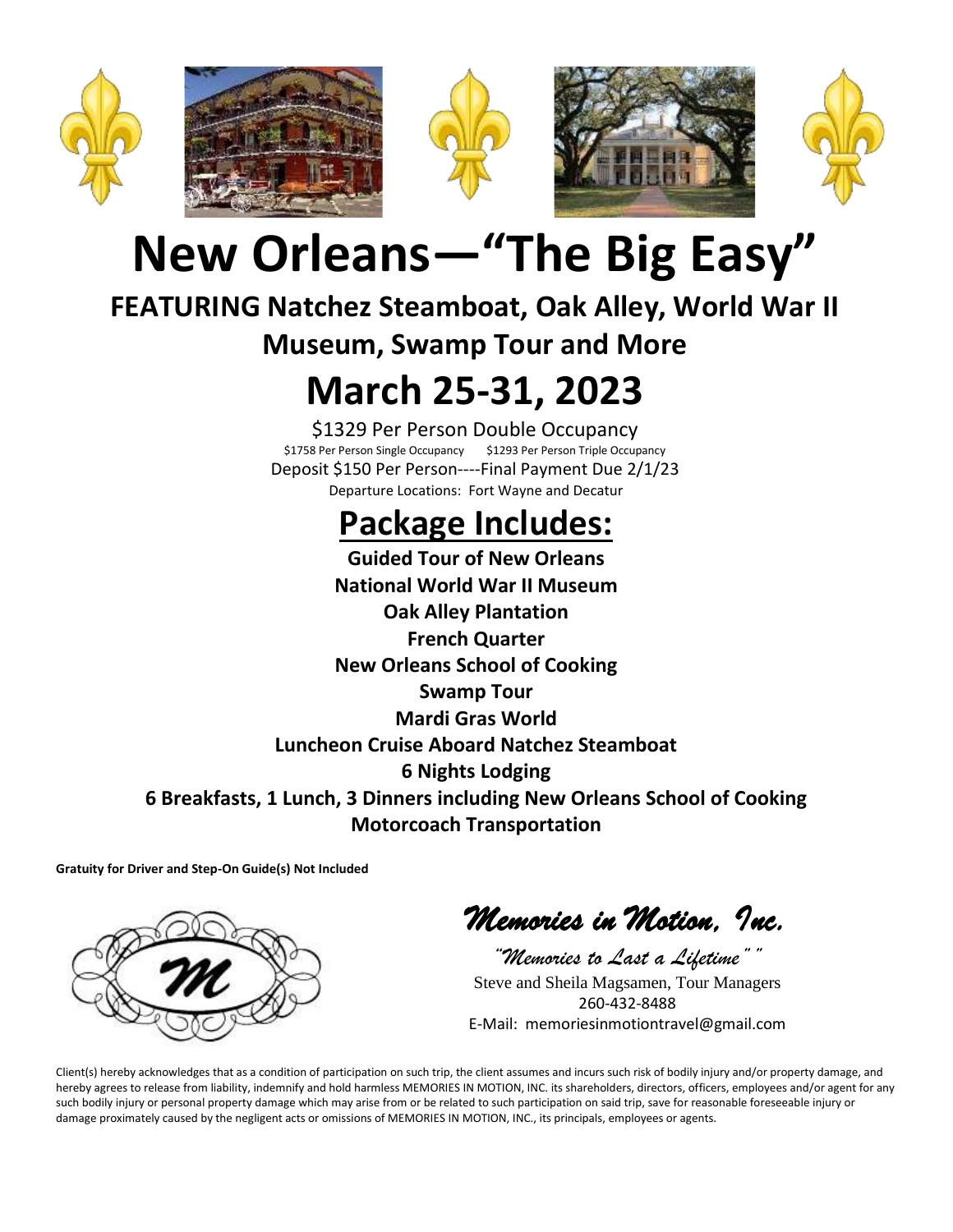

#### **FEATURING Natchez Steamboat, Oak Alley, World War II Museum, Swamp Tour and More**

**DAY 1…ALL ABOARD….NEW ORLEANS….here we come! Sit back and relax as we enjoy the beauty of spring waking up all along our route. Arrive late afternoon at our enroute hotel. Dinner and lunch on your own today.**

**DAY 2... After breakfast, depart for the Cajun Country of New Orleans, also know as the "Big Easy". Upon arrival, check into hotel. This evening you will enjoy a delicious dinner at one of New Orleans' popular restaurants. B, D**

**DAY 3…Enjoy breakfast, then depart on a guided tour of New Orleans and its historic sites. Three centuries of New Orleans and culture will be highlighted during the tour which will include the French Quarter, Jackson, Square, historic St. Louis Cathedral and the exotic French Market. You will pass the splendid Creole Cottages on Esplanade Avenue and view one of the unique above ground cemeteries, referred to as "Cities of the Dead" for their elaborate architectural tombs. Your guide will detail the local legends of voodoo and pirates as you follow Bayou St. John to Lake Pontchartrain and the renowed seafood restaurants of the West End. The tour path will pass St. Charles Avenue, the University Section and Audubon Park. View decadent and exclusive homes of the lush garden District and ride back to the 21st Century as you pass the Superdome and high-rises of the Central Business District. You will also enjoy a visit to the National World War II Museum which focuses on the contribution made by the US to victory by the Allies in WW II and the Battle of Normandy in particular. The museum's main section focuses on the War in the Pacific and the War against Germany. There is also a special area on the Normandy Invasion and on the Higgins Industries of New Orleans that designed and built the amphibious landing craft. The rest of the afternoon is free for you to explore the area at your own pace. Dinner will be at one of the popular restaurants in New Orleans this evening. B, D**

**DAY 4… Following breakfast, enjoy a tour of the Oak Alley Plantation, a historic sugar plantation located on the west bank of the Mississippi River. The house was constructed after the formal planting, which is a historic landscape design long recognized for its beauty. An important event in American horticultural history occurred in the winter of 1846-47 when Antoine, a slave gardener at Oak Alley, first successfully grafted pecan trees. Oak Alley also features oak trees that are 200-250 years old. Later, you will depart for the Jean Lafitte Swamp Tour where you will see, and even feed, gators and other wildlife. The rest of the afternoon is free to explore some of New Orleans' attractions on your own. Enjoy some shopping and lunch on your own in the French Quarter, New Orleans' most popular neighborhood and one of the best preserved historical neighborhoods in America. The French Quarter features a strong, lasting Spanish and French influence and is home to the best-known party street in New Orleans….Bourbon Street. This evening enjoy a cooking demonstration of a traditional Creole meal and enjoy the finished meal at the New Orleans School of Cooking. B, D**

**DAY 5…After breakfast, depart for Mardi Gras World for a behind-the-scenes look at New Orleans' Mardi Gras traditions in a 300,000 square foot working warehouse where floats are made for Mardi Gras parades. You will also see the year-long float building process of these colorful floats. Afterwards, you will enjoy a spectacular luncheon cruise aboard the Natchez Steamboat on the mighty Mississippi River. Savor the beauty and romance of New Orleans and take a journey back in time aboard the authentic sternwheel steamboat. Dinner is on your own this evening. B, L**

**DAY 6… Enjoy breakfast and start our homeward journey. Overnight at our enroute hotel. B**

**DAY 7… ALL ABOARD…..Indiana Here We Come!!! B**